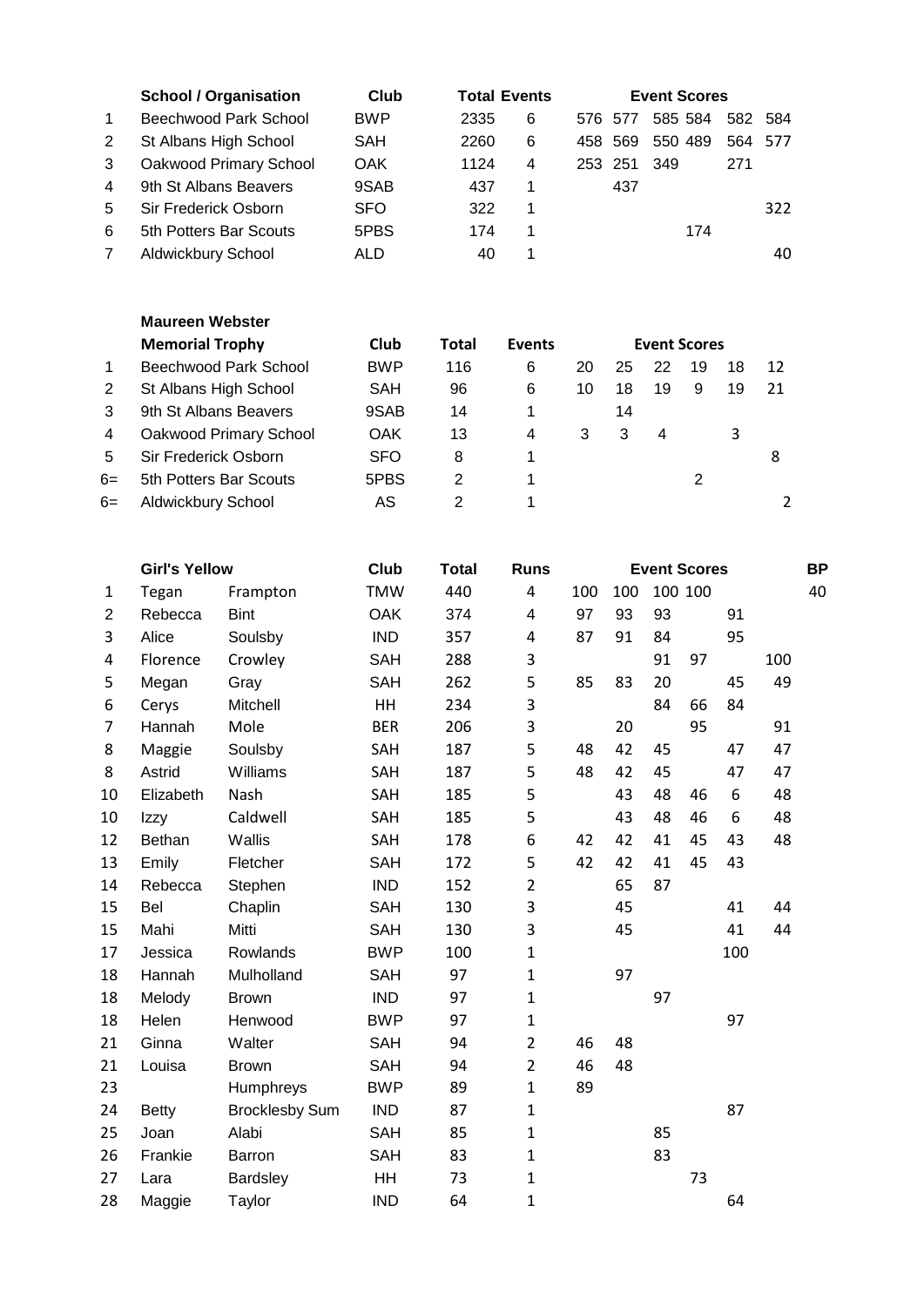| 29 | Georgia  | Perrot | <b>IND</b> | 62 | 1              |    |    |    |    | 62 |    |
|----|----------|--------|------------|----|----------------|----|----|----|----|----|----|
| 30 | Sophie   | Prior  | <b>SAH</b> | 51 | 2              |    |    |    | 47 | 4  |    |
| 30 | Olivia   | Gomez  | <b>SAH</b> | 51 | $\overline{2}$ |    |    |    | 47 | 4  |    |
| 32 | Sienna   | Wilson | <b>SAH</b> | 47 | $\mathbf{1}$   | 47 |    |    |    |    |    |
| 32 | Freya    |        | <b>SAH</b> | 47 | 1              | 47 |    |    |    |    |    |
| 32 | Frankie  | Drew   | <b>SAH</b> | 47 | 1              |    |    |    |    |    | 47 |
| 35 | Sophia   | Prior  | <b>SAH</b> | 45 | 1              |    |    |    |    |    | 45 |
| 35 | Scarlett | Hadley | <b>SAH</b> | 45 | 1              |    |    |    |    |    | 45 |
| 37 | Imogen   | S      | <b>SAH</b> | 44 | 1              |    | 44 |    |    |    |    |
| 37 | Niamh    | B      | <b>SAH</b> | 44 | 1              |    | 44 |    |    |    |    |
| 39 | Larissa  |        | 9SAB       | 40 | 1              |    | 40 |    |    |    |    |
| 40 | Aliyah   |        | 9SAB       | 37 | 1              |    | 37 |    |    |    |    |
| 41 | Scarlett | Cotter | <b>SAH</b> | 20 | 1              |    |    |    |    |    | 20 |
| 41 | Daisy    | Wilson | <b>SAH</b> | 20 | 1              |    |    |    |    |    | 20 |
| 43 | Jess     | Arnold | <b>IND</b> | 18 | 1              |    |    |    |    |    | 18 |
| 44 | Issy     | S      | <b>BGS</b> | 16 | 1              |    |    | 16 |    |    |    |
| 44 | Carys    | T      | <b>BGS</b> | 16 | 1              |    |    | 16 |    |    |    |

|              | <b>Boy's Yellow</b> |                | <b>Club</b> | <b>Total</b> | <b>Runs</b>    |                         |    | <b>Event Scores</b> |    |     |    | <b>BP</b> |
|--------------|---------------------|----------------|-------------|--------------|----------------|-------------------------|----|---------------------|----|-----|----|-----------|
| 1            | Zak                 | Gamble         | <b>BWP</b>  | 440          | 5              | 95<br>100<br>100<br>100 |    |                     |    | 100 | 40 |           |
| $\mathbf{2}$ | Gregor              | Woolgrove      | <b>BWP</b>  | 428          | 6              | 100                     | 20 | 100                 | 93 | 83  | 95 | 40        |
| 3            | Anthony             | Fletcher       | <b>BWP</b>  | 414          | 5              | 87                      | 89 | 93                  | 95 |     | 97 | 40        |
| 4            | Charlie             | Dixon          | HH          | 400          | 6              | 89                      | 80 | 85                  | 91 | 91  | 89 | 40        |
| 5            | J                   | Mccreavey      | <b>BWP</b>  | 392          | 4              | 84                      | 95 |                     | 76 | 97  |    | 40        |
| 6            | J                   | <b>Baxter</b>  | <b>BWP</b>  | 376          | 6              | 75                      | 70 | 91                  | 87 | 85  | 93 | 20        |
| 7            | Tom                 | <b>Buyers</b>  | <b>BWP</b>  | 359          | 5              | 81                      | 93 |                     | 70 | 75  | 67 | 40        |
| 8            | Jonathan            | <b>Bint</b>    | <b>OAK</b>  | 357          | 4              | 85                      | 82 | 97                  |    | 93  |    |           |
| 9            | T                   | Trewin         | <b>BWP</b>  | 355          | 5              | 73                      | 77 | 78                  | 81 | 79  |    | 40        |
| 10           | William             | Harris         | <b>IND</b>  | 342          | 6              | 97                      | 91 | 84                  | 70 | 62  | 20 |           |
| 11           | Harry               | Martin         | <b>BWP</b>  | 331          | 4              | 91                      | 85 | 18                  | 97 |     |    | 40        |
| 12           | Oliver              | Mole           | <b>BWP</b>  | 326          | 4              | 80                      |    |                     | 80 | 82  | 84 |           |
| 13           | Daniel              | Humphreys      | <b>BWP</b>  | 325          | 4              | 77                      | 83 | 81                  | 84 |     |    |           |
| 14           | Nathaniel           | Mole           | <b>HH</b>   | 324          | 5              | 78                      |    | 74                  | 77 | 84  | 85 |           |
| 15           | Elliott             | Simcock        | <b>OWS</b>  | 317          | 4              | 71                      | 76 | 83                  |    | 87  |    |           |
| 16           | R                   | Lawley         | <b>BWP</b>  | 313          | 4              | 76                      | 78 | 77                  | 82 |     |    |           |
| 17           | Samuel              | Elliot         | HH          | 311          | 4              | 74                      | 75 | 79                  | 83 |     |    |           |
| 18           | H                   | Rowlands       | <b>BWP</b>  | 280          | 3              |                         | 84 | 87                  |    | 89  |    | 20        |
| 19           | Edward              | Fishleigh      | <b>BWP</b>  | 220          | $\overline{c}$ | 83                      | 97 |                     |    |     |    | 40        |
| 20           | James               | Madden         | <b>BWP</b>  | 206          | $\overline{c}$ | 79                      | 87 |                     |    |     |    | 40        |
| 21           | Robert              | Quigley        | <b>BWP</b>  | 180          | $\overline{c}$ | 93                      |    |                     |    |     | 87 |           |
| 22           | Miles               | Chalker        | <b>BWP</b>  | 176          | 3              |                         | 20 | 80                  |    | 76  |    |           |
| 23           | Hugo                | Crowley        | <b>BWP</b>  | 154          | $\overline{2}$ |                         |    | 75                  | 79 |     |    |           |
| 24           | William             | Anthony        | <b>ALD</b>  | 153          | $\overline{2}$ | 72                      | 81 |                     |    |     |    |           |
| 25           | Benjamin            | Noar           | <b>BWP</b>  | 135          | 1              | 95                      |    |                     |    |     |    | 40        |
| 26           | Olin                | <b>Davies</b>  | <b>IND</b>  | 129          | $\overline{c}$ |                         |    |                     |    | 38  | 91 |           |
| 27           | Archie              | Liyanage       | <b>BWP</b>  | 122          | $\overline{2}$ | 82                      | 20 |                     |    |     |    | 20        |
| 28           | Daniel              | <b>Staines</b> | <b>BWP</b>  | 118          | $\overline{2}$ |                         | 20 |                     | 78 |     |    | 20        |
| 29           | Peter               | Errington      | HH          | 109          | $\overline{2}$ |                         |    | 62                  |    |     | 47 |           |
| 30           | Oliver              | Bardsley       | HH          | 95           | 1              |                         |    |                     |    | 95  |    |           |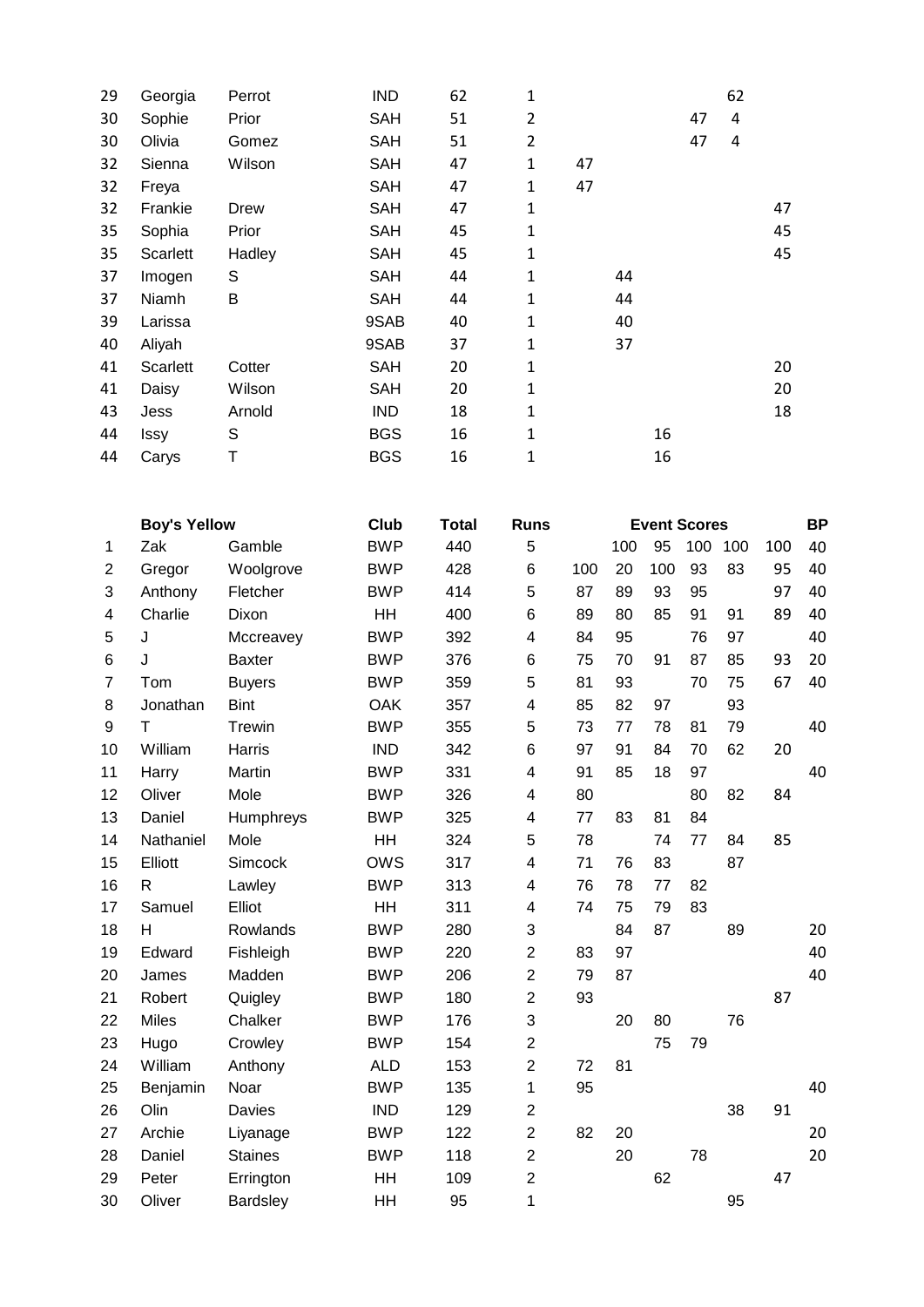| 31 | Joseph    | <b>Taylor-Platt</b>   | HH         | 89 | 1 |    |    | 89 |    |    |    |
|----|-----------|-----------------------|------------|----|---|----|----|----|----|----|----|
| 31 | Jack      | <b>Niblett</b>        | 5PBS       | 89 | 1 |    |    |    | 89 |    |    |
| 33 | Jamie     | <b>Stokes</b>         | 5PBS       | 85 | 1 |    |    |    | 85 |    |    |
| 34 | J         | Vimer                 | <b>BWP</b> | 82 | 1 |    |    | 82 |    |    |    |
| 35 | Frank     | <b>Brocklesby Sum</b> | <b>IND</b> | 80 | 1 |    |    |    |    | 80 |    |
| 36 | Doug      | McNab                 | <b>IND</b> | 78 | 1 |    |    |    |    | 78 |    |
| 37 | Alexander | Kaempf                | <b>BWP</b> | 77 | 1 |    |    |    |    | 77 |    |
| 38 | Thomas    | Evans                 | <b>BWP</b> | 76 | 1 |    |    | 76 |    |    |    |
| 39 | Leo       | Langridge             | HH         | 70 | 1 | 70 |    |    |    |    |    |
| 40 | F         | Hall                  | <b>BWP</b> | 69 | 1 |    | 69 |    |    |    |    |
| 41 | Toby      | Owen                  | <b>IND</b> | 41 | 1 |    |    |    |    | 41 |    |
| 42 | James     |                       | 9SAB       | 40 | 1 |    | 40 |    |    |    |    |
| 43 | Theo      | Zachariou             | <b>IND</b> | 38 | 1 |    |    |    |    | 38 |    |
| 44 | Calum     |                       | 9SAB       | 37 | 1 |    | 37 |    |    |    |    |
| 44 | Junior    |                       | 9SAB       | 37 | 1 |    | 37 |    |    |    |    |
| 44 | Archie    |                       | 9SAB       | 37 | 1 |    | 37 |    |    |    |    |
| 47 | Robin     |                       | 9SAB       | 36 | 1 |    | 36 |    |    |    |    |
| 47 | Nicholas  |                       | 9SAB       | 36 | 1 |    | 36 |    |    |    |    |
| 47 | Thomas    |                       | 9SAB       | 36 | 1 |    | 36 |    |    |    |    |
| 47 | Tom       |                       | 9SAB       | 36 | 1 |    | 36 |    |    |    |    |
| 51 | Arthur    |                       | 9SAB       | 34 | 1 |    | 34 |    |    |    |    |
| 51 | Hari      |                       | 9SAB       | 34 | 1 |    | 34 |    |    |    |    |
| 51 | Callum    | Κ                     | 9SAB       | 34 | 1 |    | 34 |    |    |    |    |
| 51 | Sid       |                       | 9SAB       | 34 | 1 |    | 34 |    |    |    |    |
| 55 | Harry     | <b>Skeat</b>          | <b>ALD</b> | 20 | 1 |    |    |    |    |    | 20 |
| 55 | Herbie    | Wilson                | <b>ALD</b> | 20 | 1 |    |    |    |    |    | 20 |

|    | <b>Girl's Orange</b> |                  | Club        | Total | <b>Runs</b>               |     |     | <b>Event Scores</b> |     |     |     | <b>BP</b> |
|----|----------------------|------------------|-------------|-------|---------------------------|-----|-----|---------------------|-----|-----|-----|-----------|
| 1  | Isabelle             | Godfrey          | <b>SAH</b>  | 431   | 4                         |     | 100 | 97                  | 97  |     | 97  | 40        |
| 2  | Katie                | Reader           | <b>SAH</b>  | 372   | 5                         | 47  | 93  | 87                  |     | 97  | 95  |           |
| 3  | Stephanie            | Munday           | <b>SAH</b>  | 370   | 6                         | 47  | 26  | 89                  | 93  | 95  | 93  |           |
| 4  | Katie                | Gray             | <b>SAH</b>  | 368   | 6                         | 48  | 95  | 91                  | 24  | 93  | 89  |           |
| 5  | Freya                | Woolgrove        | <b>BWP</b>  | 366   | 5                         | 100 | 26  | 100                 | 100 | 6   |     | 40        |
| 6  | Frankie              | <b>Barron</b>    | <b>SAH</b>  | 319   | 4                         | 48  | 89  |                     |     | 91  | 91  |           |
| 7  | Emily                | Grover           | <b>HH</b>   | 287   | 3                         | 97  | 97  | 93                  |     |     |     |           |
| 8  | Tegan                | Frampton         | <b>TMW</b>  | 200   | $\overline{2}$            |     |     |                     |     | 100 | 100 |           |
| 9  | Caitlin              | Dumming          | <b>WAOC</b> | 182   | $\overline{2}$            |     |     |                     | 95  | 87  |     |           |
| 10 | Louisa               | <b>Brown</b>     | <b>SAH</b>  | 130   | 3                         |     |     | 43                  |     | 43  | 44  |           |
| 10 | Gina                 | Walters          | <b>SAH</b>  | 130   | $\ensuremath{\mathsf{3}}$ |     |     | 43                  |     | 43  | 44  |           |
| 12 | Tara                 | Cairns           | <b>SAH</b>  | 95    | 1                         |     |     | 95                  |     |     |     |           |
| 13 | Elysa                | Mozooni          | <b>SAH</b>  | 91    | 1                         |     | 91  |                     |     |     |     |           |
| 14 | Lola                 | Kingsley-Johnson | <b>IND</b>  | 89    | 1                         |     |     |                     |     | 89  |     |           |
| 15 | Lucy                 | Temple           | <b>IND</b>  | 73    | 1                         |     |     | 73                  |     |     |     |           |
| 16 | Lydia                | Frost            | <b>SFO</b>  | 64    | 1                         |     |     |                     |     |     | 64  |           |
| 16 | Katie                | Isherwood        | <b>SFO</b>  | 64    | 1                         |     |     |                     |     |     | 64  |           |
| 18 | Leigha               | Gann             | <b>SFO</b>  | 24    | 1                         |     |     |                     |     |     | 24  |           |
| 18 | Rachel               | Golder           | <b>SFO</b>  | 24    | 1                         |     |     |                     |     |     | 24  |           |
| 20 | Katie                | Oliver           | <b>SFO</b>  | 10    | 1                         |     |     |                     |     |     | 10  |           |
| 20 | Jade                 | Cowley           | <b>SFO</b>  | 10    | 1                         |     |     |                     |     |     | 10  |           |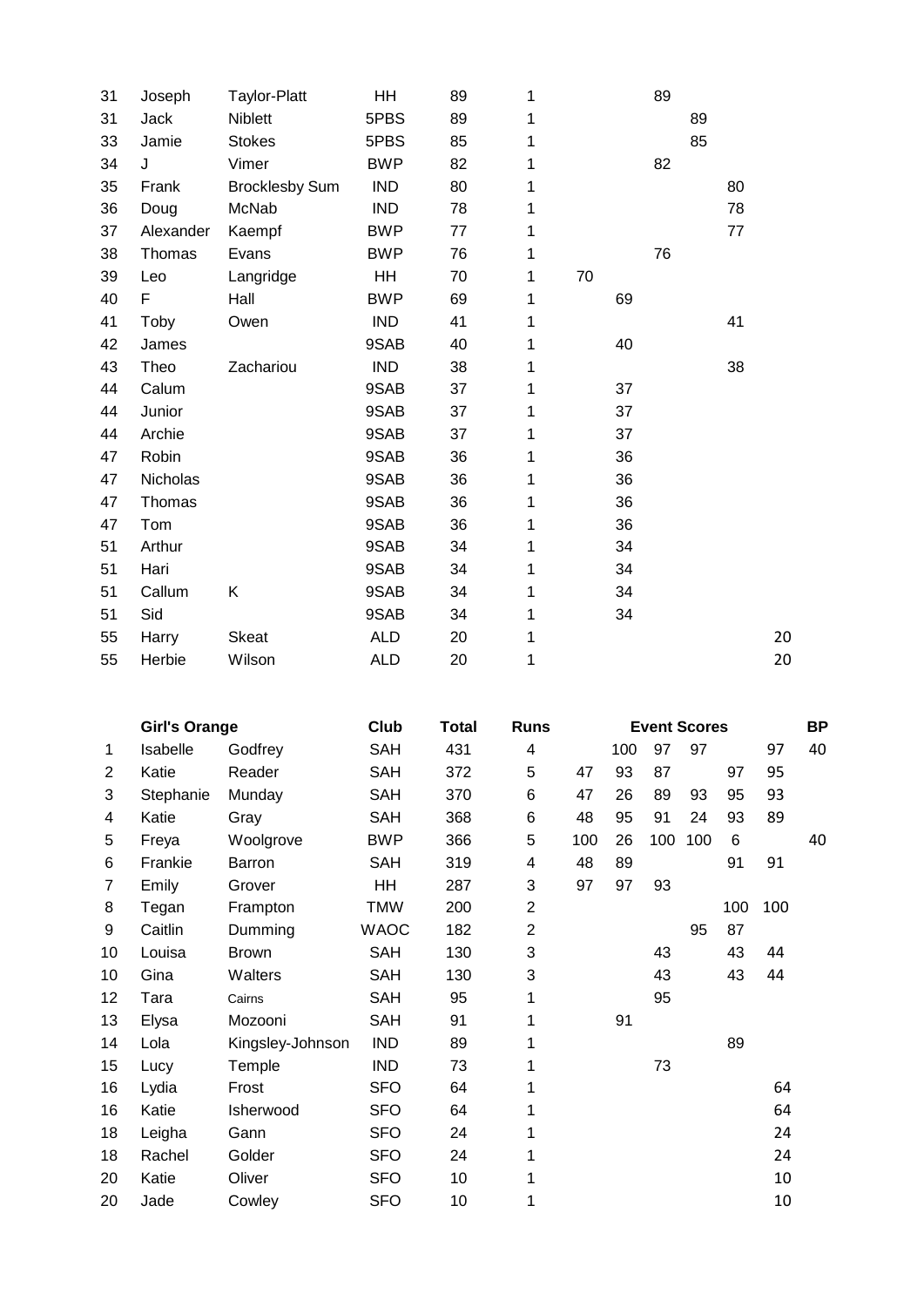|                | <b>Boy's Orange</b> |                 | Club        | <b>Total</b> | <b>Runs</b>    |     |     |     | <b>Event Scores</b> |     |     | <b>BP</b> |
|----------------|---------------------|-----------------|-------------|--------------|----------------|-----|-----|-----|---------------------|-----|-----|-----------|
| 1              | Matthew             | Dixon           | HH          | 432          | 6              | 97  | 91  | 95  | 100                 | 100 | 89  | 40        |
| $\overline{c}$ | Cameron             | Messetter       | <b>BWP</b>  | 431          | 5              | 95  | 97  | 100 | 97                  | 97  |     | 40        |
| 3              | Oliver              | Jay             | <b>BWP</b>  | 418          | 6              | 93  | 95  | 89  | 93                  | 95  | 95  | 40        |
| 4              | Callum              | Mccreavy        | <b>BWP</b>  | 413          | 6              | 93  | 85  | 87  | 87                  | 93  | 100 | 40        |
| 5              | Benjamin            | Noar            | <b>BWP</b>  | 406          | 5              | 95  | 87  | 91  | 89                  |     | 91  | 40        |
| 6              | James               | Madden          | <b>BWP</b>  | 390          | 6              | 79  | 87  | 84  | 85                  | 85  | 93  | 40        |
| 7              | Jamie               | Osman           | <b>BWP</b>  | 374          | 5              |     | 93  | 93  | 91                  | 87  | 97  |           |
| 8              | Jevon               | Langridge       | HH          | 255          | 3              |     | 83  | 83  |                     | 89  |     |           |
| 9              | Leo                 | Langridge       | HH          | 164          | $\overline{2}$ |     |     | 82  |                     | 82  |     |           |
| 10             | Thomas              | Mulholland      | <b>HH</b>   | 140          | 1              | 100 |     |     |                     |     |     | 40        |
| 11             | Sam                 | Spiri           | <b>BWP</b>  | 109          | 1              |     | 89  |     |                     |     |     | 20        |
| 12             | Matthew             | Cox             | HH          | 100          | 1              |     | 100 |     |                     |     |     |           |
| 13             | B                   | Lowen           | <b>BWP</b>  | 97           | 1              |     |     | 97  |                     |     |     |           |
| 14             | Ben                 | Carter          | <b>IND</b>  | 95           | 1              |     |     |     | 95                  |     |     |           |
| 15             | William             | Chandler        | <b>LOK</b>  | 91           | 1              | 91  |     |     |                     |     |     |           |
| 15             | Edward              | Fishleigh       | <b>BWP</b>  | 91           | 1              |     |     |     |                     | 91  |     |           |
| 17             | Tom                 | <b>Buyers</b>   | <b>BWP</b>  | 85           | 1              |     |     | 85  |                     |     |     |           |
| 18             | <b>Jack</b>         | Dunning         | <b>WAOC</b> | 84           | 1              |     |     |     | 84                  |     |     |           |
| 18             | Palmer              | Huw             | <b>IND</b>  | 84           | 1              |     |     |     |                     | 84  |     |           |
| 20             | Adam                | Oldfield        | <b>HH</b>   | 81           | 1              |     |     | 81  |                     |     |     |           |
| 21             | Alexander           | Simpson         | <b>FLV</b>  | 80           | 1              |     |     | 80  |                     |     |     |           |
| 22             | Oliver              | West            | <b>SFO</b>  | 73           | 1              |     |     |     |                     |     | 73  |           |
| 22             | Nethan              | Shelton         | <b>SFO</b>  | 73           | 1              |     |     |     |                     |     | 73  |           |
| 24             | Peter               | Errington       | <b>BM</b>   | 63           | 1              |     |     |     | 63                  |     |     |           |
| 24             | Oliver              | <b>Bardsley</b> | <b>HABS</b> | 63           | 1              |     |     |     | 63                  |     |     |           |
| 26             | Nicholas            | Ottaway         | <b>IND</b>  | 42           | 1              |     |     |     |                     | 42  |     |           |
| 26             | Freddie             | Ottaway         | <b>IND</b>  | 42           | 1              |     |     |     |                     | 42  |     |           |
|                |                     |                 |             |              |                |     |     |     |                     |     |     |           |

|             | <b>Girl's Light Green</b> |              | Club | Total | <b>Runs</b> |     |     |     | <b>Event Scores</b> |     |     | <b>BP</b> |
|-------------|---------------------------|--------------|------|-------|-------------|-----|-----|-----|---------------------|-----|-----|-----------|
|             | <b>Hannah</b>             | Freeman      | HН   | 437   | 5           | 97  | 100 | 100 |                     | 97  | 100 | 40        |
| $2^{\circ}$ | Francesca                 | Bavne        | HН   | 429   | 6           | 100 | 97  | 93  | 97                  | 95  | 95  | 40        |
|             | Kate                      | Frampton     | HН   | 429   | 6           | 95  | 93  | 97  | 100                 | 93  | -97 | 40        |
|             | Laura                     | <b>Bavne</b> | HН   | 330   | 3           |     | 95  | 95  |                     | 100 |     | 40        |

|    | <b>Boy's Light Green</b> |            | Club        | Total | <b>Runs</b> |     |     | <b>Event Scores</b> |     | ΒP |
|----|--------------------------|------------|-------------|-------|-------------|-----|-----|---------------------|-----|----|
| 1  | Matthew                  | Harden     | <b>IND</b>  | 394   | 4           | 100 | 100 | 97                  | 97  |    |
| 2  | Alex                     | Fielding   | HН          | 220   | 2           |     |     | 100                 | 100 | 20 |
| 3  | Thomas                   | Mulholland | HН          | 140   |             |     |     |                     | 100 | 40 |
| 4  | Peter                    | Errington  | HН          | 97    |             | 97  |     |                     |     |    |
| 5  | Kinnar                   | Patel      | <b>HABS</b> | 73    |             |     | 73  |                     |     |    |
| 5. | James                    | Lockwood   | <b>HABS</b> | 73    |             |     |     | 73                  |     |    |
| 7  | Max                      | Eland      | <b>IND</b>  | 26    | 1           |     |     |                     | 26  |    |

| <b>Girl's Light Green Extension Club</b> |  | Runs | <b>Event Scores</b> | ΒP |
|------------------------------------------|--|------|---------------------|----|
|                                          |  |      |                     |    |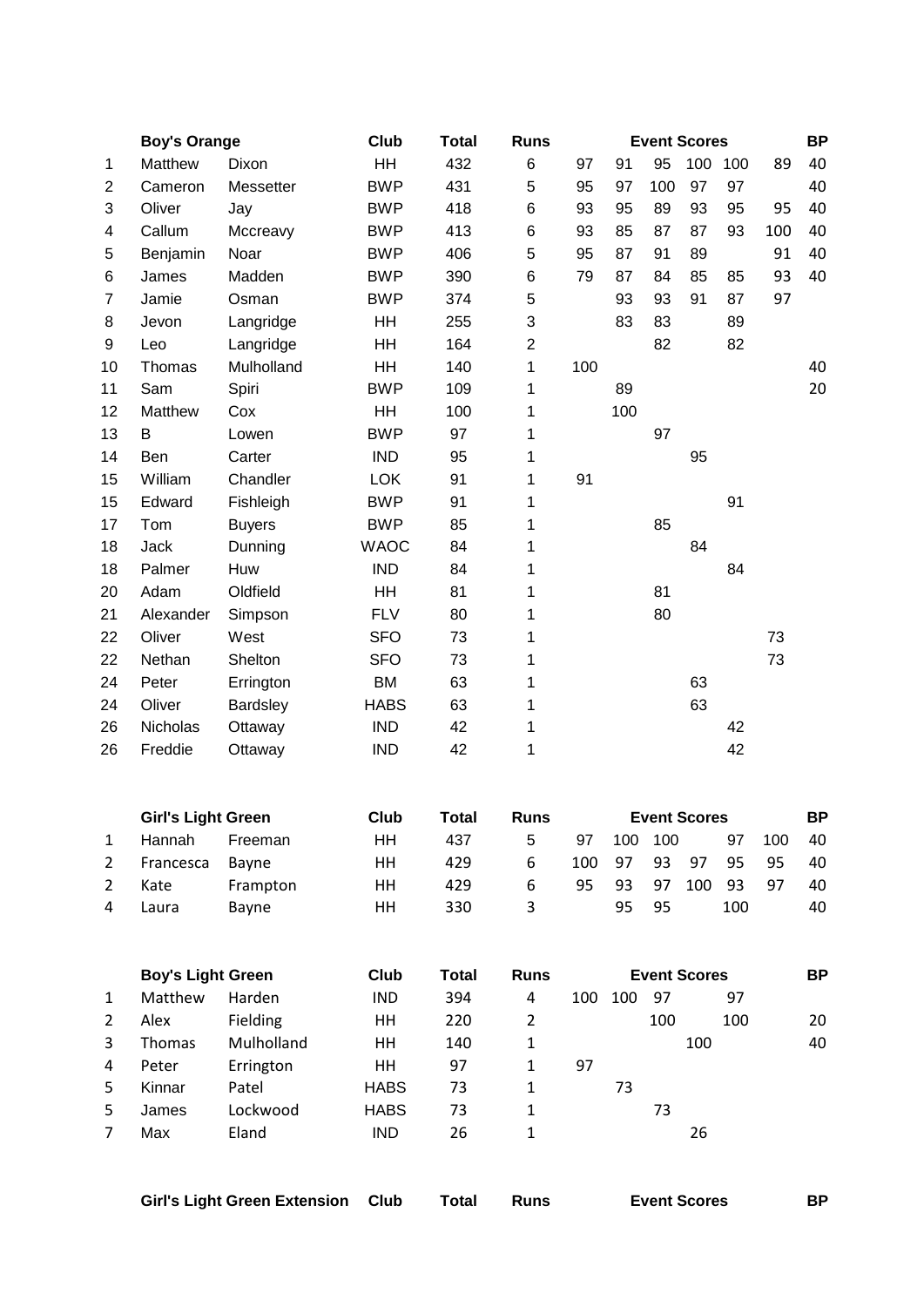|    | <b>Boy's Light Green Extension</b> |            | Club         | Total | <b>Runs</b> |     |     |     | <b>Event Scores</b> |     | <b>BP</b> |
|----|------------------------------------|------------|--------------|-------|-------------|-----|-----|-----|---------------------|-----|-----------|
| 1  | Daniel                             | Figg       | HН           | 317   | 3           | 100 |     | 97  |                     | 100 | 20        |
| 2  | Jos                                | M'Caw      | HН           | 308   | 3           |     | 100 | 93  | 95                  |     | 20        |
| 3  | Matthew                            | Gardner    | HН           | 289   | 3           |     | 97  | 95  | 97                  |     |           |
| 4  | Samuel                             | Fielding   | HН           | 220   | 2           |     |     | 100 | 100                 |     | 20        |
| 5. | Matthew                            | Harden     | HН           | 100   | 1           |     |     |     | 100                 |     |           |
| 6  | Shane                              | Muggeridge | <b>HAVOC</b> | 93    | 1           |     |     |     | 93                  |     |           |
| 6  | James                              | Lockwood   | <b>HABS</b>  | 73    | 1           |     |     | 73  |                     |     |           |
| 8  | Max                                | Eland      | <b>IND</b>   | 26    |             |     |     |     | 26                  |     |           |